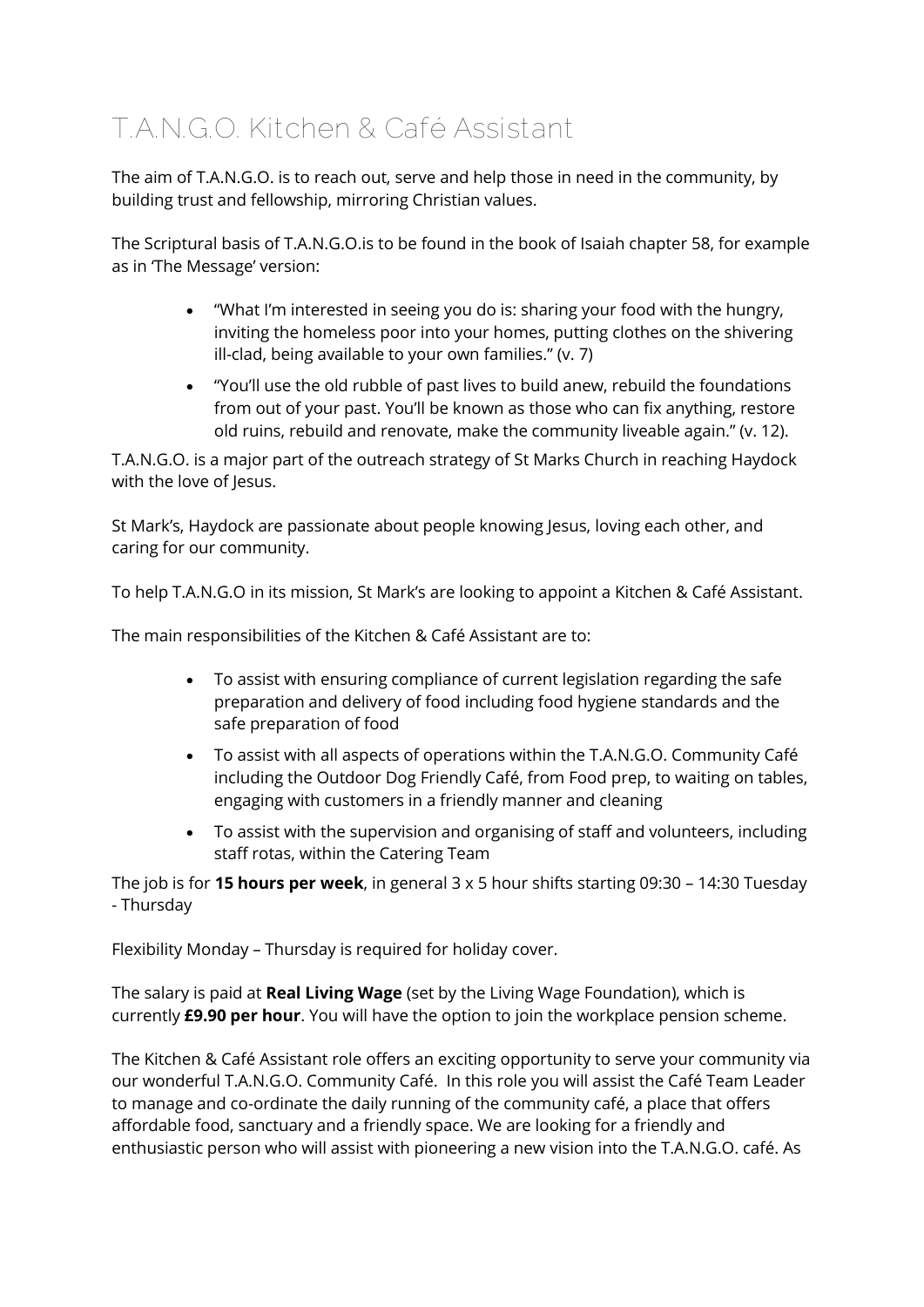well as the day-to-day duties of running a café, we would love to welcome a new Kitchen & Café Assistant onto our team who has a real passion and a heart for community spirit.

The **holiday allowance is 102 hours** p/a, to be used over the year (this is equal to 6.8 weeks per anum inclusive of bank holidays).

If you would like to be a part of an exciting team, and to be an essential part in helping the Church and T.A.N.G.O in it's outreach mission, then please **download a job pack** (using the buttons below), or contact the office if you have any questions.

Phone: 01744 602641 Email: tangoadmin@stmarkshaydock.org

#### **The closing date for applications is 5pm on Sunday 10th July 2022**

St Mark's, Haydock are based in St Helens Deanery, and are part of the Liverpool Diocese in the Church of England

This post is subject to an enhanced Disclosure and Barring Service (DBS) criminal records check.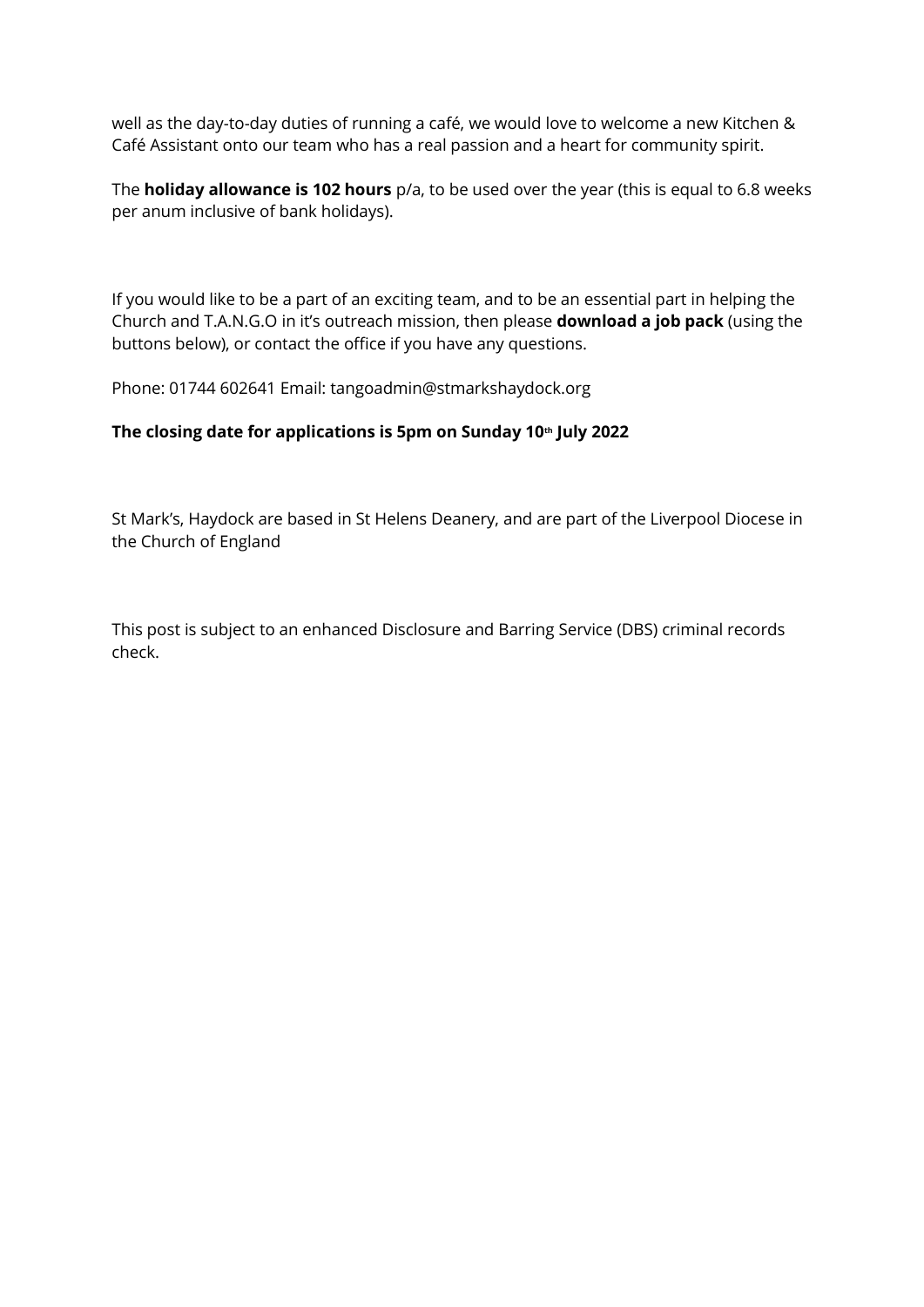



# **Kitchen & Café Assistant – Job Description**

## **Job Purpose:**

The kitchen & Cafe assistant role offers an exciting opportunity to serve your community via our wonderful T.A.N.G.O. Community Café. In this role you will assist the T.A.N.G.O. Café Team Leader and help to co-ordinate and manage the daily running of the community café, a place that offers affordable food, sanctuary and a friendly space.

### **Job Requirements and Benefits:**

| Role title            | Kitchen & Café Assistant                                                                                                                                  |
|-----------------------|-----------------------------------------------------------------------------------------------------------------------------------------------------------|
| Location              | St Mark's Centre, Park Street, Haydock, WA11 0BG                                                                                                          |
| <b>Timings</b>        | 15 Hours per week<br>$3 \times 5$ hours shifts starting 09:30 - 14:30 Tuesday - Thursday.<br>Flexibility Monday – Thursday is required for holiday cover. |
| Contract              | Permanent, with the provision of successfully completing a<br>6-month probationary period                                                                 |
| Salary                | Real Living Wage – currently £9.90 an hour, £7,722 per year                                                                                               |
| <b>Holidays</b>       | The holiday allowance is 102 hours per annum (this is equal to<br>6.8 weeks per annum inclusive of bank holidays)                                         |
| <b>Notice Period</b>  | 2 months                                                                                                                                                  |
| <b>DBS</b>            | <b>Enhanced DBS Check Required</b>                                                                                                                        |
| Location              | <b>St Mark's Church Centre</b>                                                                                                                            |
| <b>Other Benefits</b> | The Employer will be responsible for normal deductions for<br>PAYE/NI contributions. A pension scheme is available                                        |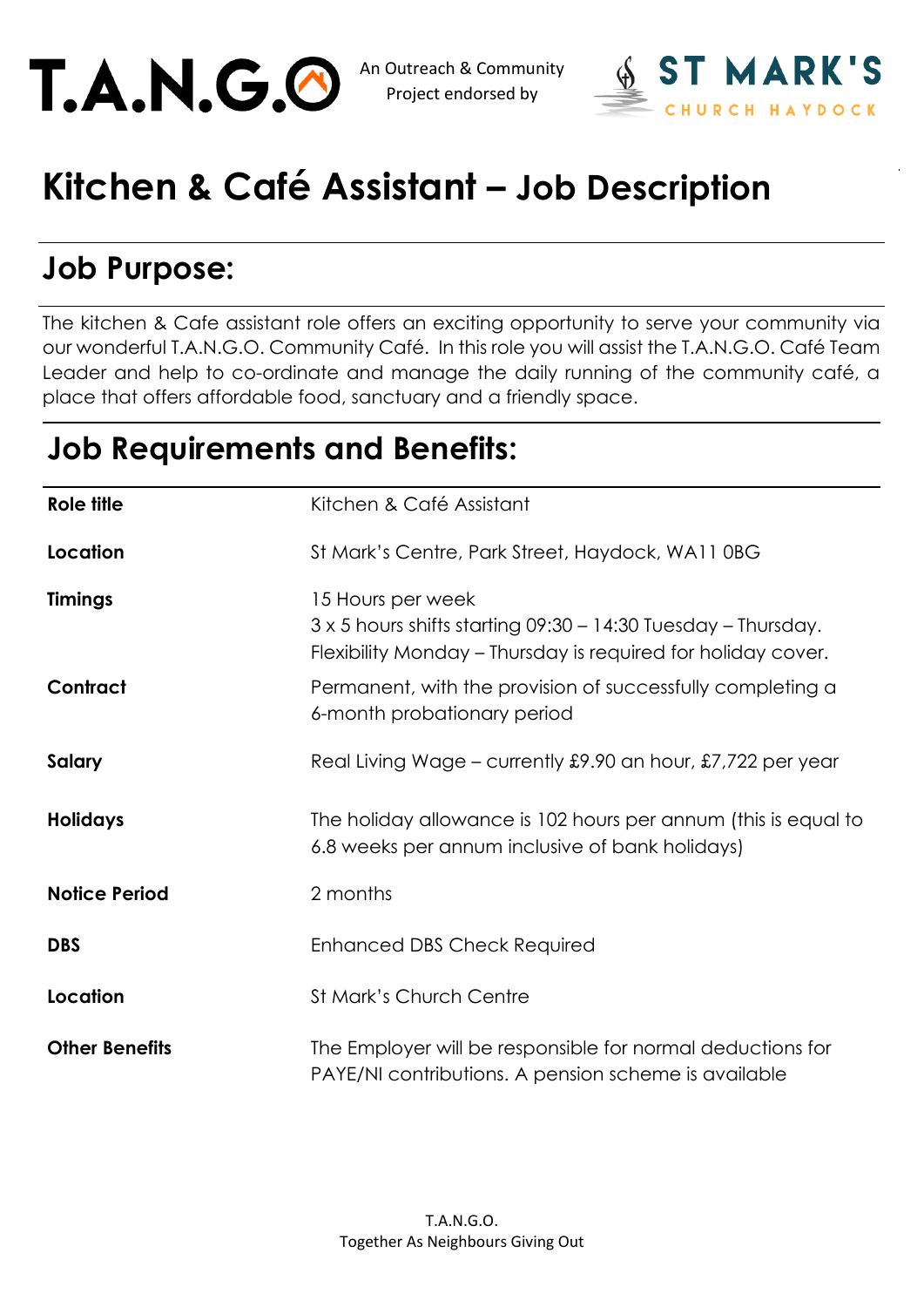## **Key Attributes**

#### **Essential**

- A motivated, positive, and pro-active personality
- Food hygiene qualifications
- The ability to work well under pressure
- A flexible attitude to meet the changing demands of the role
- Good communication skills
- Experience of cooking in a professional kitchen
- A full UK driving licence
- An organised character, with the ability to learn from others and have the confidence to lead and co-ordinate the team when needed
- A longing to serve, help and make a difference
- A team player who can see what needs to be done and has the initiative and tenacity to implement as appropriate
- To respect and support that we are a Christian organisation with a heart for the community

#### **Desirable**

- Strong interpersonal skills with the ability to respond tactfully, diplomatically and sensitively
- Understand the ministry and the importance of our outreach work that the café provides for
- A passionate disciple of Jesus
- A regular worshipping and active member of a Christian church for at least the last 3 years
- To currently be or become a weekly worshipping member of St Marks Church Haydock
- A digital native, readily using media and other methods to reach out to the community

## **Responsibilities**

- 1) To assist with compliance of current legislation regarding the safe preparation and delivery of food
- 2) Conforming with food hygiene standards and the safe preparation of food
	- Recording temperature checks
		- Food allergy procedures
- 3) To assist with all aspects of operations within the T.A.N.G.O. Community Café including Kitchen, Front of House and the Outdoor Dog Friendly Café
- 4) Engage with customers in a friendly manner taking their food orders
- 5) Assist with menu planning, cooking and pricing of daily menus
- 6) Assist with monitoring and maintaining required food stock levels including shopping and ordering
- 7) General cleaning
- 8) Detailed cleaning